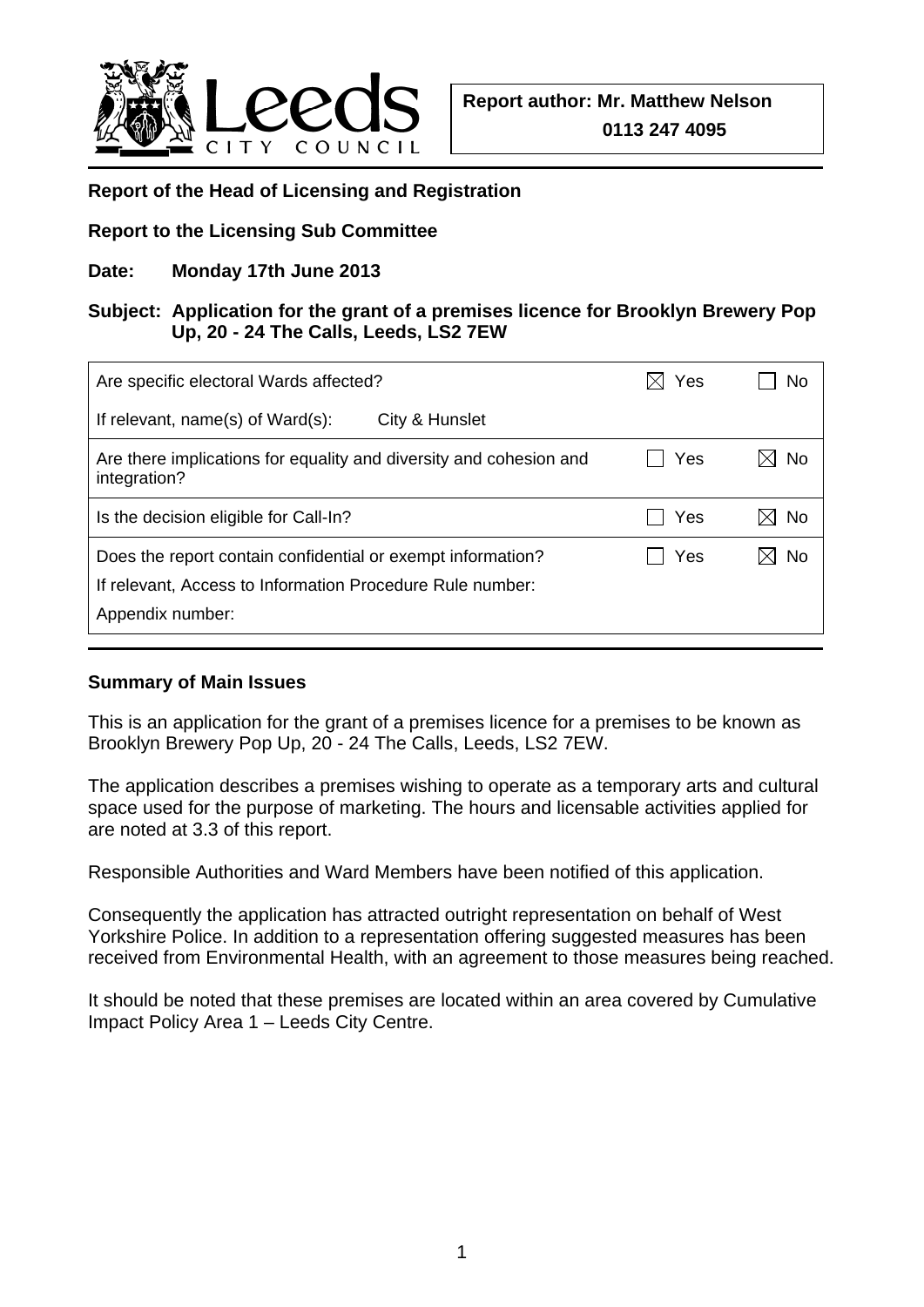## **1.0 Purpose of this Report**

- 1.1 To advise Members of an application made under section 17 of the Licensing Act 2003 ("the Act") for a premises licence in respect of the above mentioned premises.
- 1.2 Members are required to consider this application due to the receipt of representations.

### **2.0 History of Premises**

2.1 This is the first application for a premises licence for these premises.

## **3.0 The Application**

- 3.1 The applicant is Broomhouse Investments Limited.
- 3.2 The application form may be found at **Appendix A** to this report.
- 3.3 In summary the application is for:

Sale by Retail of Alcohol (for consumption on and off the premises) 16:00 until 00:30 hours Wednesday to Thursday 12:00 until 00:30 hours Saturday 16:00 until 00:30 hours Sunday

Late Night Refreshment 23:00 until 00:30 hours Wednesday to Sunday

### Recorded Music

 16:00 until 01:00 hours Wednesday to Thursday 12:00 until 01:00 hours Saturday 16:00 until 01:00 hours Sunday

Non-Standard Timings The application does not propose any non-standard timings for bank holidays or special occasions.

# **4.0 Other Matters Relevant to the Application**

4.1 At the time of writing this report there were no implications for equality and diversity. Any decision taken by the Licensing Sub-Committee will be in accordance with the four licensing objectives as prescribed by the Licensing Act 2003.

# **5.0 Steps to promote the Licensing Objectives**

5.1 The application proposes to take the steps identified in section "P" of the application form to promote the licensing objectives.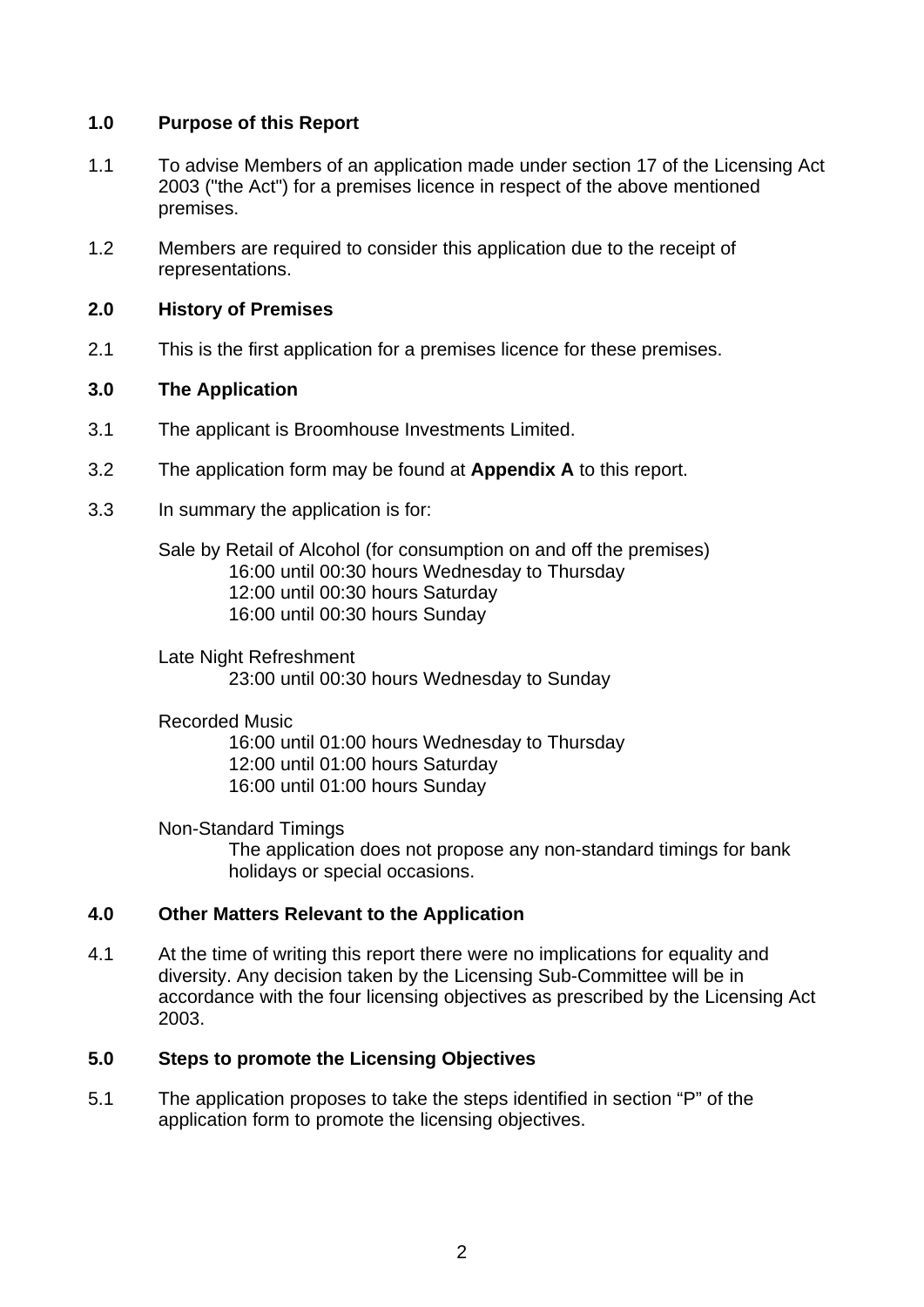## **6.0 Proposed Designated Premises Supervisor**

6.1 Mr. Michael Watson intends to be the Designated Premises Supervisor.

### **7.0 Location**

7.1 A map which identifies the location of this premise is attached at **Appendix B**.

### **8.0 Cumulative Impact Policy**

- 8.1 These premises reside within the Cumulative Impact Area 1 Leeds City Centre.
- 8.2 Cumulative impact means the potential impact on the promotion of the licensing objectives where there are a significant number of licensed premises concentrated in one area.
- 8.3 An applicant wishing to obtain a new licence for a premises falling within any of the cumulative impact areas must identify through the risk assessment process and/or operating schedule the steps that they intend to take so that the council and responsible authorities can be satisfied that granting a new licence will not add to the impact already being experienced.
- 8.4 Details of the Cumulative Impact Policy specific to Leeds City Centre and an outline of the evidence behind the reason for setting this policy is attached at **Appendix C**.

#### **9.0 Representations**

- 9.1 Under the Act representations can be received from responsible authorities or other persons. Representations must be relevant and, in the case of another person, must not be frivolous or vexatious.
- 9.2 Representations from Responsible Authorities
- 9.2.1 This application has attracted representations from both West Yorkshire Police and Leeds City Council Environmental Protection Team.
- 9.2.2 We are in receipt of an outright representation submitted by West Yorkshire Police. This remains a matter for Members consideration with a copy attached at **Appendix D** of this report.
- 9.2.3 Some representations by responsible authorities may be agreed prior to reaching hearing. In this instance the operating schedule has been amended to include measures agreed with the Environmental Protection Team, a copy of which can be found at **Appendix E**.
- 9.3 Other representations
- 9.3.1 There are no representations from other parties.